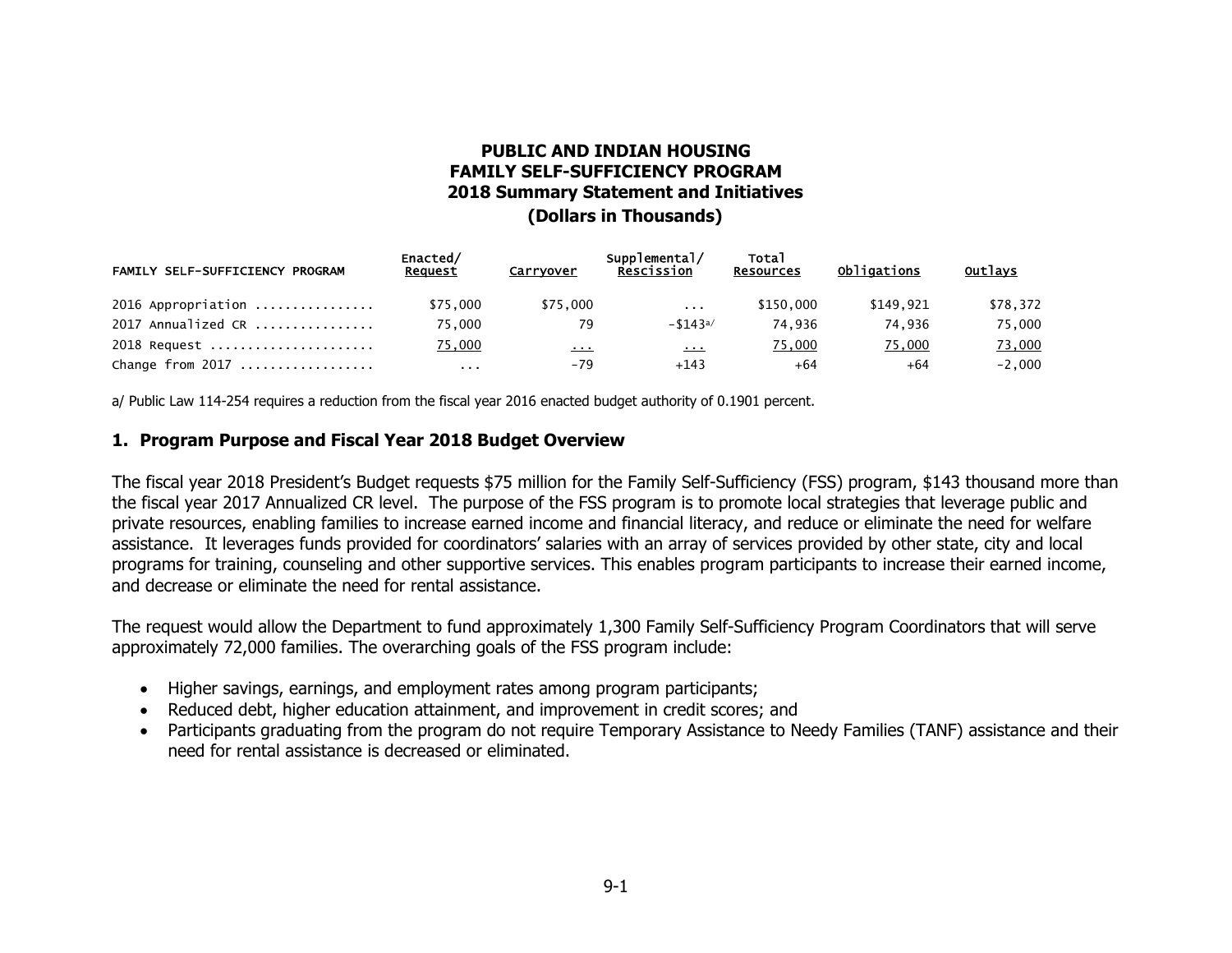### **2. Request**

Enacted in 1990 and having enjoyed bi-partisan support since then, the FSS program helps families in Public Housing, the Housing Choice Voucher (HCV) program and some project-based Section 8 properties make progress toward economic security by combining stable affordable housing with work-promoting service coordination and a rent incentive in the form of an escrow account that grows as families' earnings increase. The program helps families set goals to achieve economic security and economic independence. Generally, families have 5 years in which to achieve their goals. Through FSS, participants become and stay employed, become independent of TANF assistance, and increase their income level. Graduating participants gain access to the escrow account established in their name. The graduating participants also decrease or eliminate the need for rental assistance, and more resources are made available to serve more families over time.

The program funds FSS Coordinators to help participants achieve employment goals and accumulate assets. The FSS Coordinators in each local program build partnerships with employers and service providers in the community to help participants obtain jobs and supportive services. These services may include child care, transportation, basic adult education, job training, employment counseling, substance/alcohol abuse treatment, financial literacy, asset-building skills, and homeownership counseling among others. The role of the FSS Coordinator is essential to the success of the FSS program.

## **3. Justification**

FSS funding promotes economic security and self-sufficiency of recipients of HUD rental assistance. The success of the program is demonstrated by local communities led by FSS coordinators achieving the following outcomes for calendar year 2016:

- Over 72,000 households actively participates in the program;
- 4,793 families successfully completed their FSS contracts and graduated;
- 100 percent of graduating families did not require temporary cash assistance (TANF/welfare). This is a requisite of graduating from the program.
- 52 percent of graduates have escrow savings, at an average of approximately \$6,500;
- 1,557 FSS program graduates (32 percent) exited rental assistance within one year of leaving the FSS program; and
- 606 FSS program graduates (12.64 percent) went on to purchase a home.

FSS is the largest asset-building program for low-income families in the country. It uses stable housing as a means for promoting economic self-sufficiency for Public Housing and Housing Choice Voucher residents. The following is an actual example of outcomes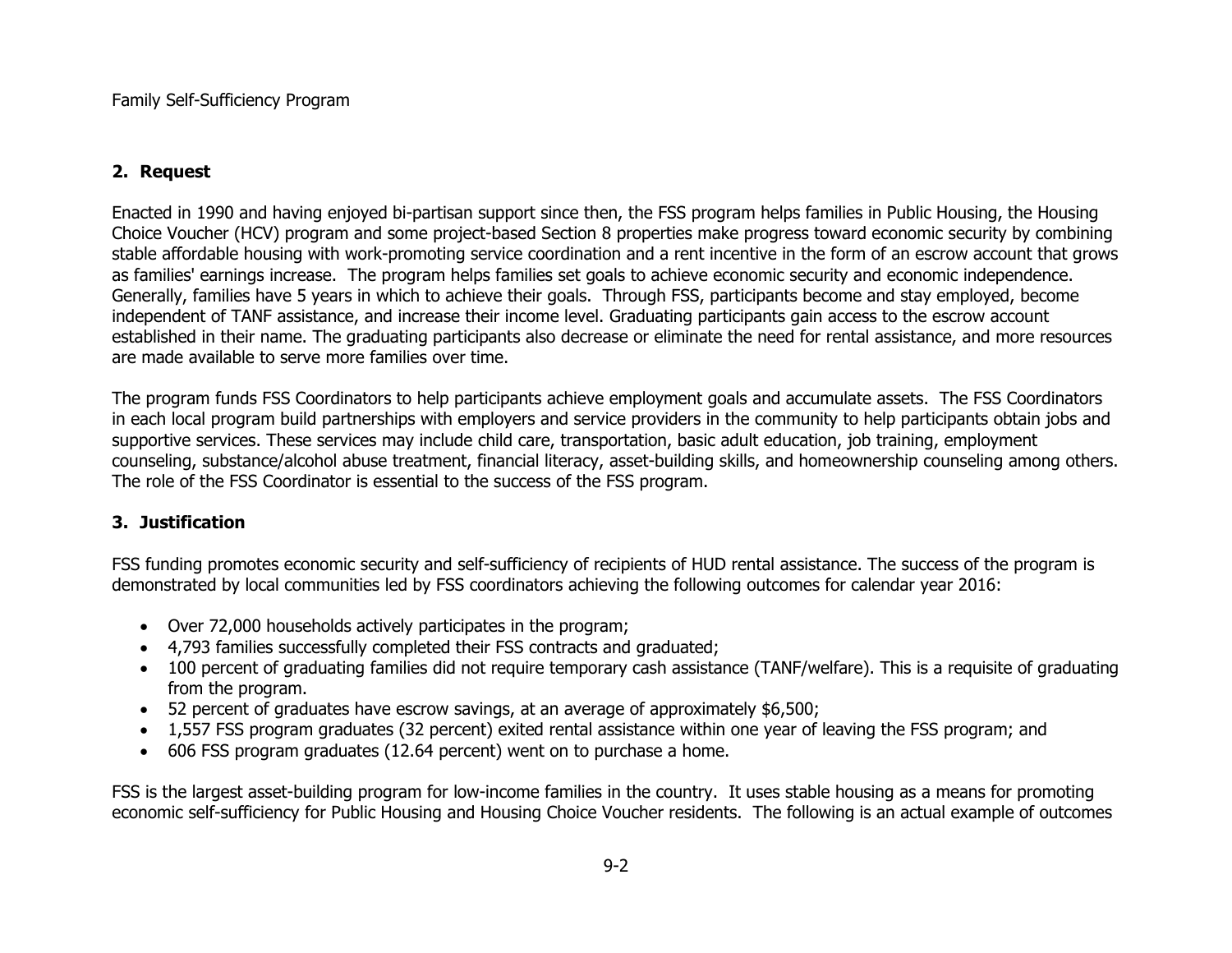### Family Self-Sufficiency Program

for program graduates and their families: Q.P., from Waterbury, CT, is a single mother of three and had been on the voucher program since 2005. She enrolled in the FSS program in 2010 with an income of \$14,000 from temporary work. While on FSS, she received her Associate's degree and became a licensed radiographer. After four years, she graduated from FSS and was no longer in need of voucher assistance, as her income had increased to \$72,000, which is 104 percent of the local area median income (AMI).

The FSS program is a particularly cost-effective program in that it does not directly fund the wrap-around services utilized by residents to achieve self-sufficiency. Grants are for one year, and cover primarily the Coordinator's salary, while all services come from partnerships with employers and service providers in the community. Residents benefit from an array of services leveraged from state, city and local programs by the Coordinators. HUD capitalized on its fiscal year 2015 and 2016 appropriations to further the efficiencies of the program by not only serving HCV and Public Housing residents, but by expanding eligibility to residents in the Project-Based Rental Assistance (PBRA) program. This expansion continues to allow PBRA owners to voluntarily make the FSS program available to their residents, and to use residual receipts to support the program to assist families.

In an effort to further evaluate and expand upon prior study results, HUD's Office of Policy Development and Research (PD&R) continues to undertake a longitudinal, randomized controlled study of the FSS program. PD&R has entered a collaboration with the foundation community to more robustly test various FSS models within the study. HUD is committed to encouraging self-sufficiency among those receiving rental assistance and hopes to use the results of the study to improve the efficiency and efficacy of its programs.

Preliminary findings in a randomized control trial of the FSS program, as well as two alternative strategies conducted by Manpower Demonstration Research Corporation (MDRC) in New York City, warranted further study. Early reports showed that the FSS program, when combined with more immediate cash incentives conditioned upon full-time work, produced a significant effect on a sub-group of participants who were not initially working. In addition, both the FSS program and the more immediate cash assistance alone, produced earnings gains for participants who are receiving Supplemental Nutrition Assistance Program (SNAP) benefits.<sup>1</sup> The continued statistical significance of the impact and the generalizability from the New York economy to the rest of the country needed to be established. In March 2012, HUD commissioned MDRC to conduct a national impact evaluation of FSS. The national evaluation ends in September 2018, allowing for roughly 30-36 months of post-random assignment follow up. HUD also awarded a Research Partnership to Abt Associates, supported by national philanthropy, to evaluate the partnership model in place between Compass Working Capital and several PHAs in Massachusetts. These evaluations, along with the longitudinal study, will give practitioners valuable information on the successful and challenging components of the program, and will allow HUD to make evidence-based improvements to FSS.

<sup>&</sup>lt;sup>1</sup> http://www.mdrc.org/publication/working-toward-self-sufficiency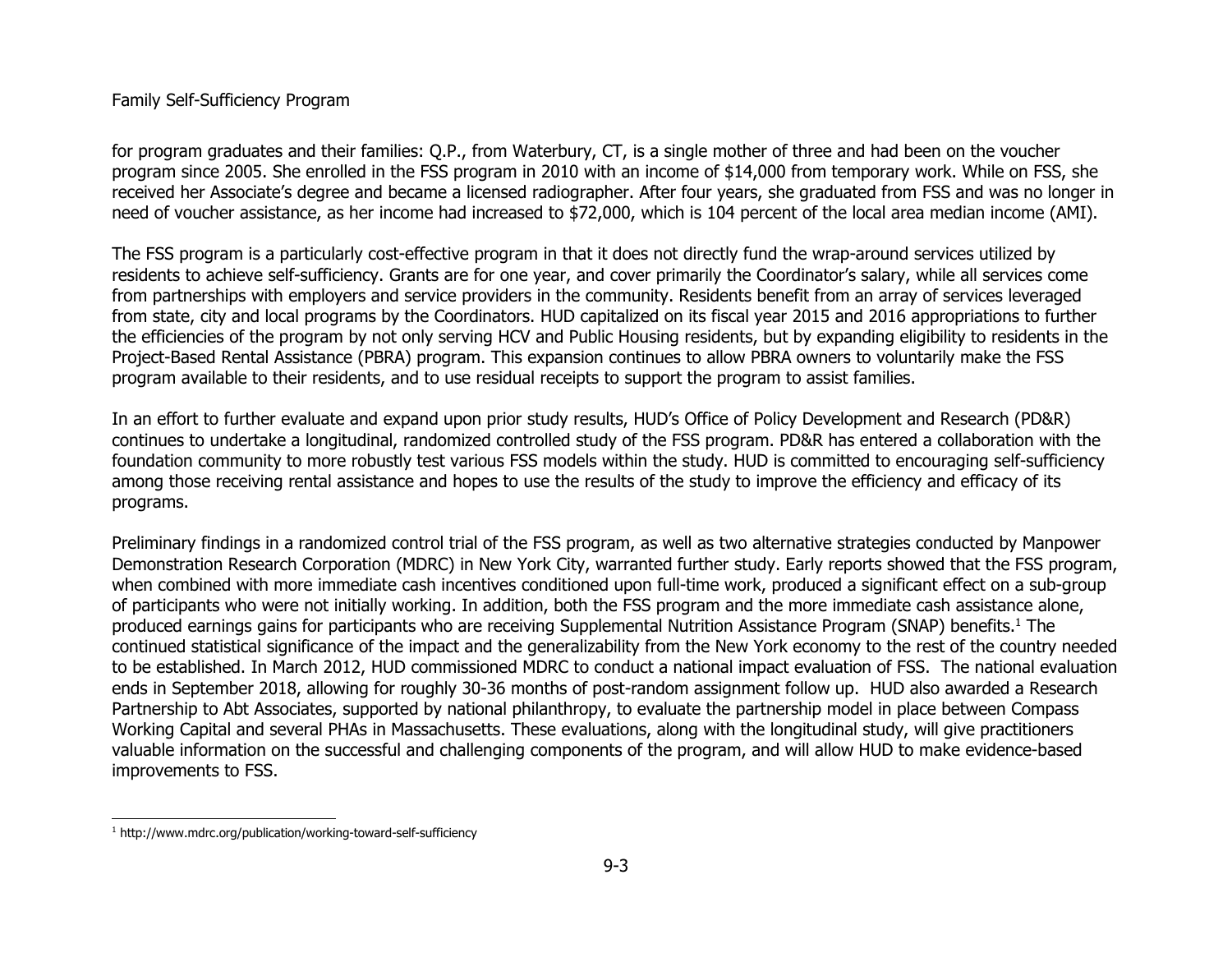#### Family Self-Sufficiency Program

In addition to current evaluation efforts, HUD's PD&R conducted a study of FSS participant outcomes from 2005 to 2009. The 2011 report found that during that period, program graduates were more likely to be employed and had higher incomes than non-program graduates. The average annual income for FSS graduates had increased from \$19,902 to \$33,390.<sup>2</sup> The first national evaluation of FSS conducted by HUD, which covered the period from 1996-2000, revealed that the median income for FSS families increased 72 percent during participation in the FSS program, while a similar group of non-FSS participants' median incomes increased by only 36 percent during the same period.<sup>3</sup> While this study indicated that the program has positive impacts, this study did not control for self-selection and is the main reason that HUD is completing a more rigorous evaluation, as described above.

HUD has undertaken improvements to the program, which will assist grantees and increase accountability. Such improvements include a variety of guidance and training for grantees. HUD will be making available: (1) an FSS Promising Practices Guidebook that includes guidance on outreach and goal setting, case management/coaching, increasing residents' earnings, building assets and financial capability, and building effective FSS infrastructure; and (2) online training, based on the guidebook, that will be mandatory for all funded FSS programs. As an additional improvement, HUD is developing a composite score for FSS grantees. The composite score will be based on evaluation metrics, including: earnings (whether earnings of FSS participants exceeds that of similar nonparticipants at a PHA); graduation (share of FSS participants who have graduated from FSS); and participation (meeting and/or exceeding the minimum needed to qualify for FSS coordinator grant). Each grantee will be given a High, Standard or Low score. The methodology is expected to be published for public comment in late fiscal year 2017 with test scores. Final scores are expected by December 2017.

<sup>&</sup>lt;sup>2</sup> De Silva, Lalith et. al. Evaluation of the Family Self-Sufficiency Program: Prospective Study. 2011. Prepared by Planmatics, Inc. and Abt Assoc. Inc. for the U.S. Department of Housing and Urban Development. Available on the Internet at: http://www.huduser.org/Publications/pdf/FamilySelfSufficiency.pdf

<sup>&</sup>lt;sup>3</sup> Lubell, Jeff. HUD Program Evaluation Confirms FSS' Success in Promoting Self-Sufficiency and Asset-Building. 2004. Available on the Internet at:

http://portal.hud.gov/hudportal/documents/huddoc?id=fssevalsummary.pdf. Robert C. Ficke and Andrea Piesse. Evaluation of the Family Self-Sufficiency Program, Retrospective Analysis, 1996 to 2000. 2005. Prepared by WESTAT, in collaboration with Johnson, Bassin and Shaw, for the U.S. Department of Housing and Urban Development. Available on the Internet at: https://www.huduser.gov/portal/publications/selfsufficiency.pdf.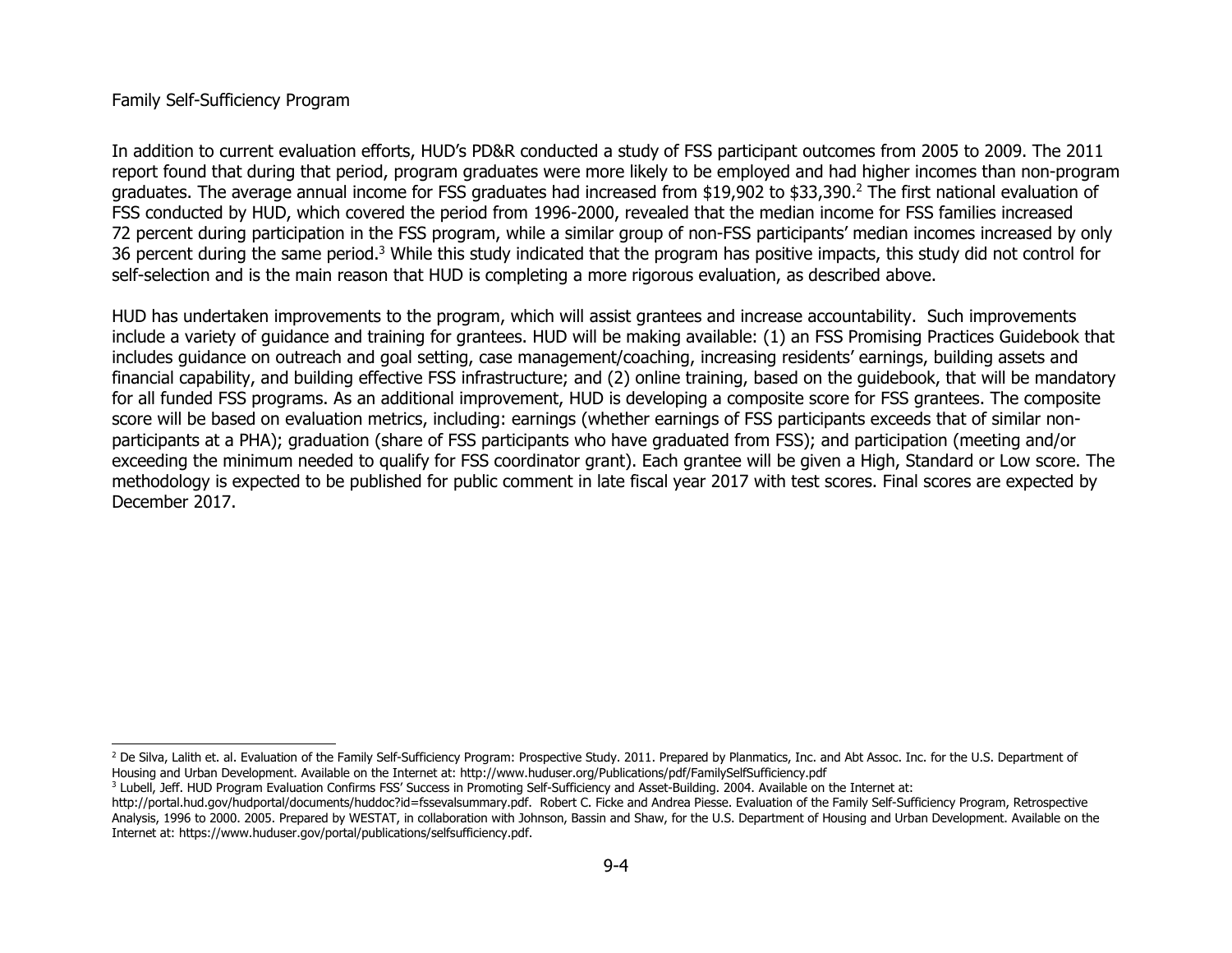### **PUBLIC AND INDIAN HOUSING FAMILY SELF-SUFFICIENCY PROGRAM Summary of Resources by Program (Dollars in Thousands)**

| <b>Budget Activity</b> | 2016 Budget<br>Authority | 2015<br>Carryover<br>$\overline{\phantom{0}}$ Into 2016 | 2016 Total<br><b>Resources</b> | 2016<br>Obligations | 2017<br>Annualized CR | 2016<br>Carryover<br><b>Into 2017</b> | 2017 Total<br><b>Resources</b> | 2018<br>Request |
|------------------------|--------------------------|---------------------------------------------------------|--------------------------------|---------------------|-----------------------|---------------------------------------|--------------------------------|-----------------|
| Grants                 | \$75,000                 | \$75,000                                                | \$150,000                      | \$149.921           | \$74,857              | \$79                                  | \$74.936                       | \$75,000        |
| Total                  | 75,000                   | 75,000                                                  | 150,000                        | 149.921             | 74.857                | 79                                    | 74.936                         | 75,000          |